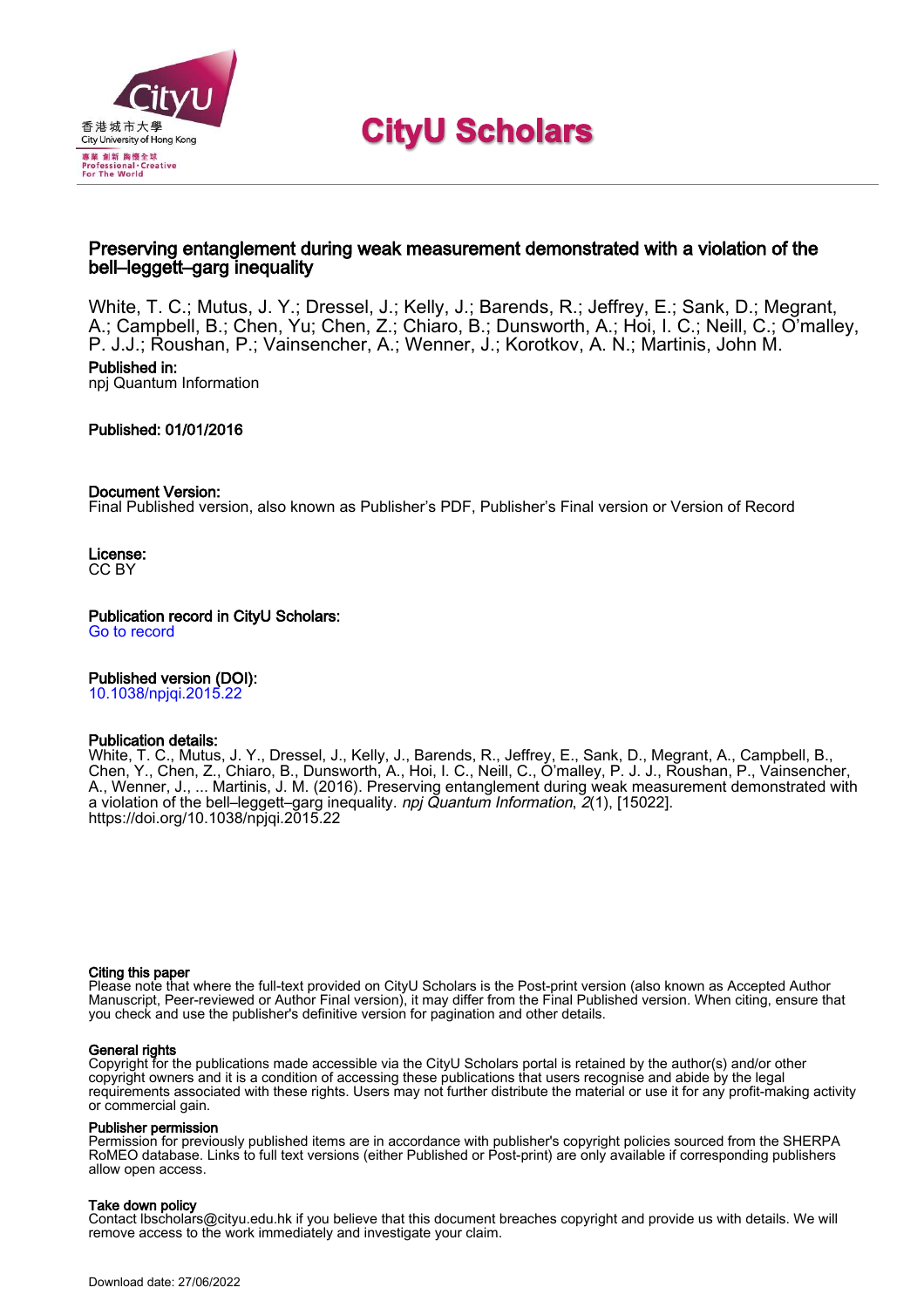# ARTICLE **OPEN**

# Preserving entanglement during weak measurement demonstrated with a violation of the Bell–Leggett–Garg inequality

TC White<sup>1,4,5</sup>, JY Mutus<sup>1,4,5</sup>, J Dressel<sup>2</sup>, J Kelly<sup>1</sup>, R Barends<sup>1,5</sup>, E Jeffrey<sup>1,5</sup>, D Sank<sup>1,5</sup>, A Megrant<sup>1,3</sup>, B Campbell<sup>1</sup>, Yu Chen<sup>1,5</sup>, Z Chen<sup>1</sup>, B Chiaro<sup>1</sup>, A Dunsworth<sup>1</sup>, I-C Hoi<sup>1</sup>, C Neill<sup>1</sup>, PJJ O'Malley<sup>1</sup>, P Roushan<sup>1,5</sup>, A Vainsencher<sup>1</sup>, J Wenner<sup>1</sup>, AN Korotkov<sup>2</sup> and John M Martinis<sup>1,5</sup>

Weak measurement has provided new insight into the nature of quantum measurement, by demonstrating the ability to extract average state information without fully projecting the system. For single-qubit measurements, this partial projection has been demonstrated with violations of the Leggett–Garg inequality. Here we investigate the effects of weak measurement on a maximally entangled Bell state through application of the Hybrid Bell–Leggett–Garg inequality (BLGI) on a linear chain of four transmon qubits. By correlating the results of weak ancilla measurements with subsequent projective readout, we achieve a violation of the BLGI with 27 s.d.s. of certainty.

npj Quantum Information (2016) 2, 15022; doi:[10.1038/npjqi.2015.22](http://dx.doi.org/10.1038/npjqi.2015.22); published online 16 February 2016

### INTRODUCTION

Quantum computing promises greater processing power through the clever application of superposition and entanglement. Despite the importance of this uniquely quantum behaviour, it occurs elusively behind the non-unitary effects of measurement collapse. Weak measurements $1-3$  $1-3$  have provided new insight into this process by demonstrating the ability to extract average state information without fully collapsing the system. These gentler measurements have allowed single-configuration violations of the Leggett–Garg inequality<sup>4–[11](#page-4-0)</sup> and, more trecently, the detailed tracking of single-qubit trajectories.[12](#page-4-0),[13](#page-4-0) It is an outstanding challenge, however, to achieve the same level of measurement control with an entangled state. Here we demonstrate a continuous and controlled exchange between extracted single-qubit state information and two-qubit entanglement collapse, through the unique framework of the Bell–Leggett–Garg inequality (BLGI). We quantify this effect by correlating variable strength ancilla qubit measurements with subsequent projective readout t[o co](#page-4-0)llect all the statistics of a Bell inequality experiment<sup>14–17</sup> in a single quantum circuit. In addition, we demonstrate the ability to measure the Bell state with minimal entanglement collapse, by violating this hybrid BLGI<sup>[18](#page-5-0)</sup> at the weakest measurement strengths. This experiment indicates that it is possible carry out high-fidelity ancilla measurement in large entangled systems. In addition, combining this experiment with remote entanglement methods $19$  may eventually lead to a loophole-free violation of classical hidden variable theories.

The challenge of successfully implementing weak measurements is twofold: the first challenge is to evaluate the amount of information extracted on average by the measurement; the second challenge is to evaluate the measurement back-action on the system. For a single-qubit state, the Leggett–Garg inequality<sup>[20](#page-5-0)</sup> (LGI) provides an elegant way to do both with a single experiment. The LGI was originally designed to verify the 'quantumness' of macroscopic objects through the effects of projective measurement, which allows larger correlations between successive measurements (e.g., at times  $t_1 < t_2 < t_3$ ) than are possible classically. More recent generalisations of the LGI prepare a known state at time  $t_1$  and replace the intermediate measurement at time  $t_2$  with a weak measurement.<sup>4-[11](#page-4-0)</sup> This minimises the quantum-state disturbance while still extracting sufficient information on average. Ideally, this allows all the statistics necessary for a violation of the inequality to be measured with a single experimental configuration. Violating the inequality in this way guarantees that the state information has been extracted without significant back-action on the system.<sup>[7](#page-4-0)</sup>

Evaluating the effect of weak measurements on an entangled state is more difficult because the degree of entanglement is generally challenging to quantify. The most robust method for quantifying entanglement remains a Bell test,<sup>[14](#page-4-0)</sup> which was first proposed by Bell and later refined by Clauser, Horne, Shimony and Holt into an inequality (CHSH). The CHSH term sums the correlation measurements of two spatially separated qubits in four different measurement bases and bounds the maximum total value of classical correlations to be  $|CHSH|_{class} \leq 2$ .

In superconducting qubits, we use qubit state rotations to map the desired measurement basis onto the ground  $( \vert 0 \rangle )$  and excited  $(1)$ ) states of the system. For measurement rotations a (qubit 1) and  $b$  (qubit 2), the correlation amplitude between two

<sup>&</sup>lt;sup>1</sup>Department of Physics, University of California, Santa Barbara, CA, USA; <sup>2</sup>Department of Electrical and Computer Engineering, University of California, Riverside, CA, USA and <sup>3</sup>Department of Materials, University of California, Santa Barbara, CA, USA.

Correspondence: JM Martinis ([martinis@physics.ucsb.edu](mailto:martinis@physics.ucsb.edu))

<sup>&</sup>lt;sup>4</sup>These authors contributed equally to this work.

<sup>&</sup>lt;sup>5</sup>Current address: Google Inc., Santa Barbara, CA 93117, USA.

Received 30 July 2015; revised 6 October 2015; accepted 30 October 2015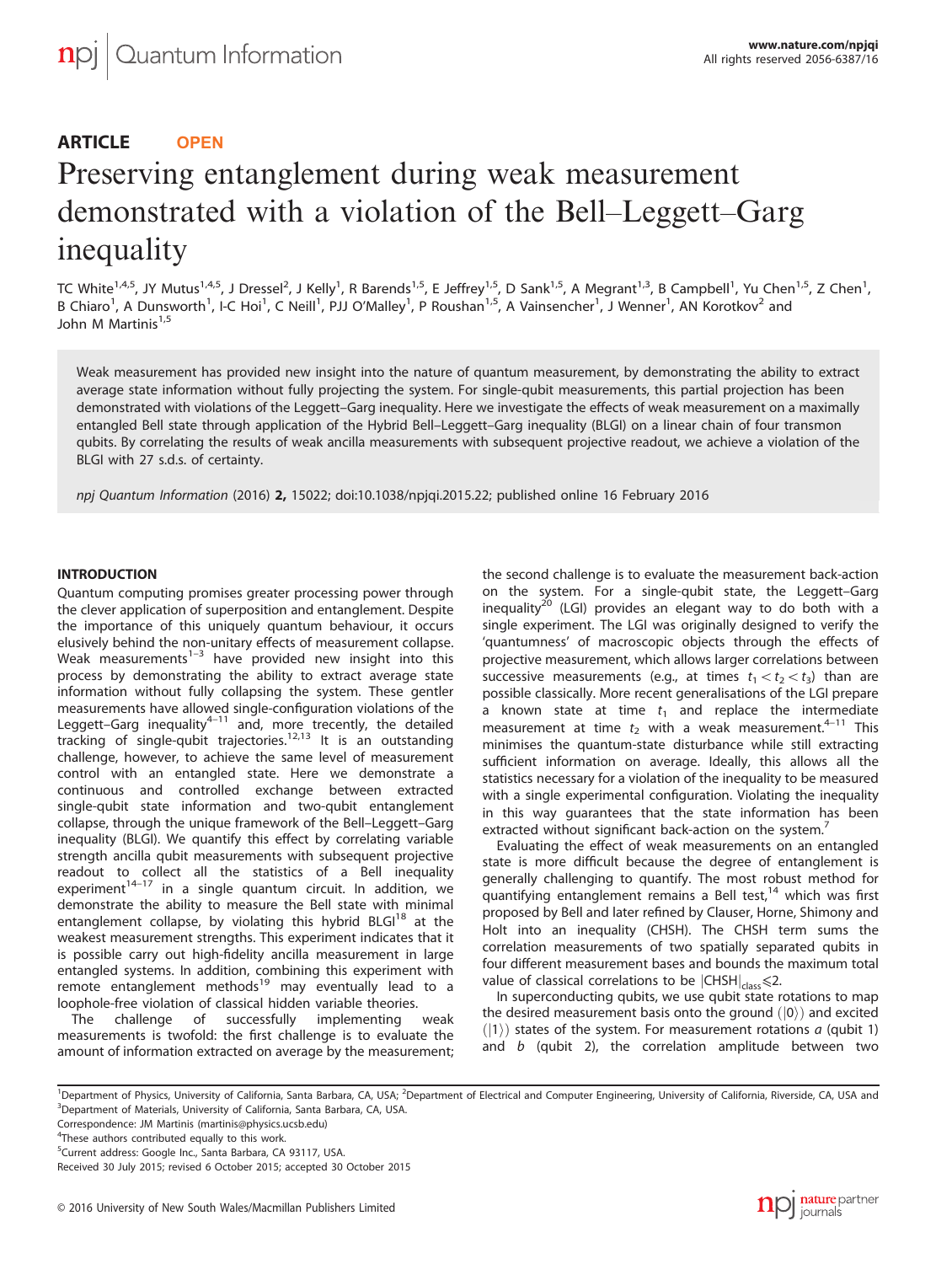<span id="page-2-0"></span>

Figure 1. Schematic of the hybrid Bell–Leggett–Garg inequality and optical micrograph of the superconducting quantum device. The algorithm consists of two LGI weak measurement branches, bridged by the entanglement of the central Bell qubits. The Bell pair  $(\beta_{1,2})$  is initially prepared in the anti-symmetric singlet Bell state  $|\Psi^{-}\rangle$ . Next, each Bell qubit is rotated to its first measurement basis (a or b) and entangled with its ancilla qubit  $(a_{1,2})$ . Finally, the Bell qubits are rotated and projectively read out in bases corresponding to angles a′ and b'. By correlating the final projective readout and the weak ancilla measurements, we calculate all four terms of a CHSH correlator simultaneously.

measurements is given by

$$
E(a,b) = P(00) - P(10) - P(01) + P(11),
$$
\n(1)

where the term  $P(00)$  is the probability that both qubits are in the ground state. A traditional CHSH experiment combines the four correlator terms

CHSH = 
$$
E(a, b) + E(a', b) + E(a, b') - E(a', b')
$$
. (2)

Entangled quantum states can violate the classical bound, with a fully entangled Bell state ideally saturating the quantum upper fully entangled Bell state ideally saturating the quantum upper<br>bound of  $|\mathsf{CHSH}|_{\mathsf{quant}}{\leq}2\sqrt{2}$  at the specific rotation angles  $a\!=\!0$ ,  $b = \pi/4$ ,  $a' = \pi/2$  and  $b' = 3\pi/4$ .

To understand the effect of weak measurement on an entangled state, we combine the spatial correlations of a Bell inequality with the temporal correlations of an LGI to construct a BLGI. The algorithm, as described by Dressel and Korotkov<sup>[18](#page-5-0)</sup> and shown in Figure 1, consists of a CHSH-style experiment in which each Bell qubit is measured twice in succession as for a simultaneous LGI. $7,10,27$  $7,10,27$  $7,10,27$  The initial measurements are carried out by ancilla qubits, which act as probes of the entangled system before being projectively read out. By varying the degree of entanglement between each ancilla and the Bell qubit it probes, we can vary the strength of the measurement. After preparing the Bell qubits in the anti-symmetric singlet state

$$
|\Psi^{-}\rangle = \frac{1}{\sqrt{2}}(|01\rangle - |10\rangle),\tag{3}
$$

each Bell qubit ( $\beta_{1,2}$ ) is rotated to its first measurement angle  $(a=0, b=\pi/4)$  and then entangled with its ancilla qubit  $(a_{1,2})$  to implement the tunable-strength measurement. Next, each Bell qubit is rotated to its final measurement angle  $(a' = \pi/2, b' = 3\pi/4)$ , and all four qubits are read out. With this procedure, the data for each measurement angle are encoded on a distinct qubit ( $a \rightarrow a_{1}$ ,  $b \rightarrow a_{2}$ ,  $a' \rightarrow \beta_{1}$ , and  $b' \rightarrow \beta_{2}$ ). The BLGI correlator then takes the form similar to equation (2)

$$
\langle C \rangle = -E(\alpha_1, \alpha_2) - E(\alpha_1, \beta_2) + E(\beta_1, \alpha_2) - E(\beta_1, \beta_2). \tag{4}
$$

where each term is calculated as in equation (1).

The BLGI bounds correlations between these four distinct measurements based on the classical assumptions of local-macro-realism<sup>[18](#page-5-0)</sup> (See Supplementary Information at link for further discussion of the sample, measurement techniques and mathematical assumptions). Classically, the measurement of one qubit in the Bell pair should have no affect on the other, and the strength of the ancilla measurement should have no effect on the result of the following projective readout. By encoding the measurement result for each rotation angle on an independent qubit, we can test both of these assumptions at the same time. Quantum mechanically, if the ancilla measurement is fully projective then we should measure the expected correlation amplitude we should measure the expected correlation amplitude<br>of  $|E(a_1, a_2)| = -1/\sqrt{2}$  only in the initial measurement basis, as the Bell qubits are no longer entangled after that measurement. As the ancilla measurement strength is decreased, we should extract the same qubit information on average while only partially collapsing the Bell state. For sufficiently weak measurements, the magnitudes of all four correlators should approach the unpermagnitudes of all four correlators should approach the unper-<br>turbed Bell state values of  $1/\sqrt{2}$  while  $\langle C \rangle$  approaches  $2\sqrt{2}$ . Thus, a violation implies that our system demonstrates non-classical correlations through the entanglement of the Bell pair, while also demonstrating the ability to extract average state information without significant back-action on the entanglement of the system.

### RESULTS

To quantify the entanglement collapse, we measure each twoqubit correlator in  $\langle C \rangle$  versus ancilla measurement strength  $\phi$ . The data are plotted in [Figure 2](#page-3-0) alongside theory curves generated by a quantum model that includes realistic environmental dephasing and readout fidelity.<sup>[18](#page-5-0)</sup> Error bars for the data represent  $\pm$  10 s.d. of the mean to demonstrate the increase in noise with decreasing measurement strength. For projective angles  $\phi \approx \pi/2$ , the ancilla measurement results ( $E(a_1, a_2)$ ) reflect the correlation expected from a fully collapsed Bell pair. As the measurement strength is decreased, this ancilla correlation remains nearly constant while additional inter-qubit correlations ( $E(\alpha_1, \beta_2)$ ,  $E(\beta_1, \alpha_2)$ ,  $E(\beta_1, \beta_2)$ ) emerge. For sufficiently weak measurements,  $\langle C \rangle$  exceeds the classical bound of 2 and saturates towards the CHSH value of 2.5, which is expected from simulations for a fully entangled Bell state in realistic experimental conditions (see Supplementary Information at link for further discussion of the sample, measurement techniques and mathematical assumptions).

The measured BLGI correlations follow the theoretical model very closely for all measurement strengths (see Supplementary Information at link for further discussion of the sample, measurement techniques, and mathematical assumptions). This behaviour reveals the continuous and controlled exchange between the collapse of an entangled Bell state and the single-qubit state information gained from tunable-strength measurements. Each ancilla qubit, when calibrated, retains the same correlations for all measurement strengths, whereas each Bell qubit has its correlations damped through partial projection by its ancilla qubit.<sup>[18](#page-5-0)</sup> The effect of partial projection can be seen in the difference in functional behaviour between the Bell-ancilla ( $E(\alpha_1, \beta_2)$ ,  $E(\beta_1, \alpha_2)$ ) and the Bell–Bell ( $E(\beta_1, \beta_2)$ ) correlator terms. In the Bell-ancilla terms, the correlations are suppressed solely because of the randomisation of the Bell qubit,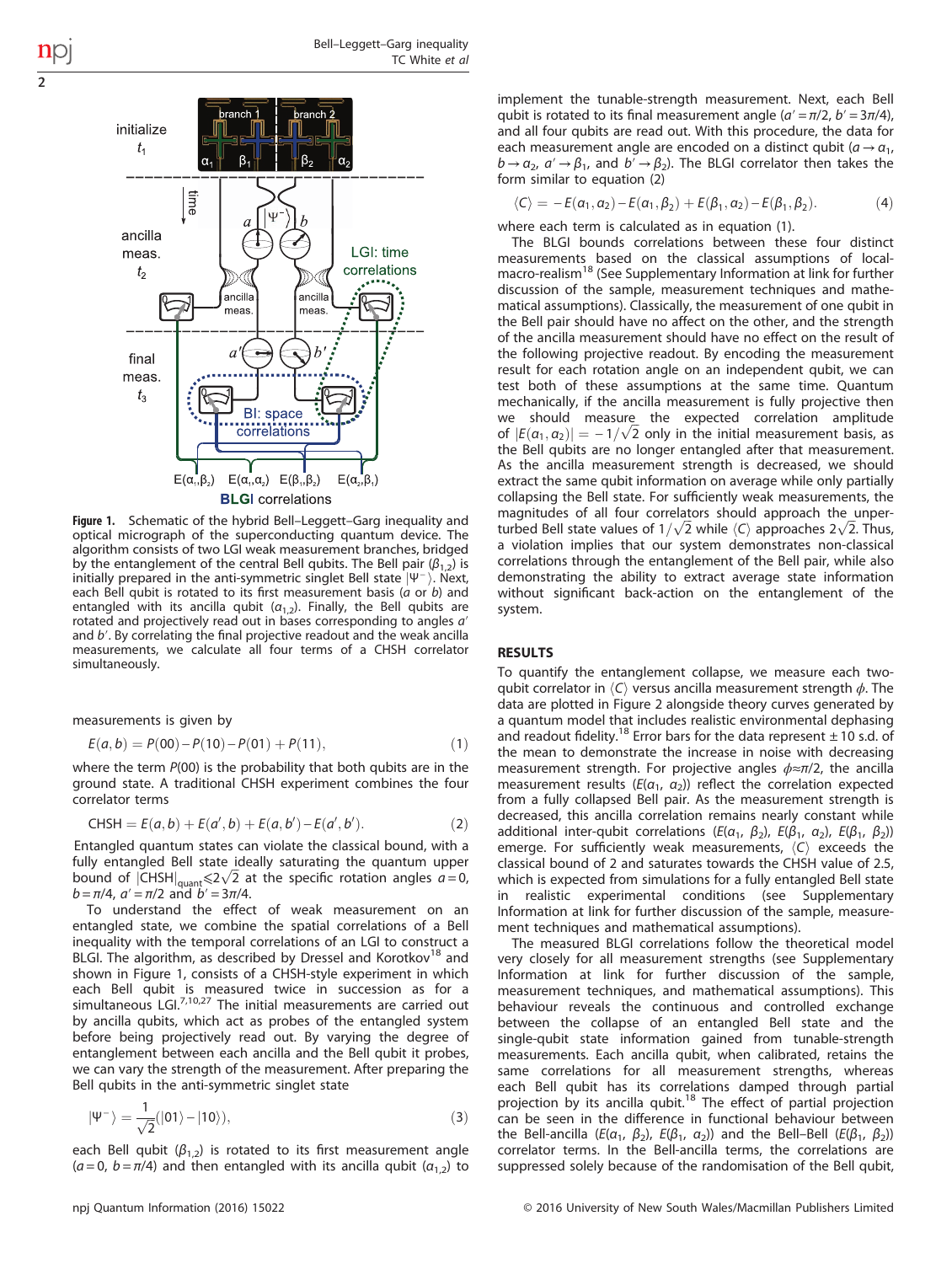<span id="page-3-0"></span>

**Figure 2.** Graph showing both experimental data (points) and its four terms theoretical predictions (lines) for the correlator  $\langle C \rangle$  and its four terms versus measurement strength  $\phi$ . The horizontal gold line denotes the classical bound on  $\langle C \rangle$ . The data set was taken by averaging together 200 traces in which each point was measured 3,000 times for a total of 600,000 iterations per point. The error bars represent 10 s.d. of the mean to demonstrate the scaling of the ancilla measurement noise versus  $\phi$ . The magnitude of the correlations between each pair of qubits reveals the extent to which entanglement has been broken for each measurement strength.

but they return as soon as measurement strength is decreased. In the Bell–Bell term, this effect is compounded, as both qubits are being damped by partial ancilla projection, and thus the correlations return more slowly. This gives  $E(\beta_1, \beta_2)$  its distinct shape compared with the other correlators. The BLGI terms can be seen in greater detail in the Supplementary Information (see Supplementary Information at link for further discussion of the sample, measurement techniques and mathematical assumptions).

### **DISCUSSION**

Although other methods exist to characterise entanglement, the correlation measurements of a CHSH experiment remain one of the more robust tests of quantum behaviour because of the considerations given to experimental loopholes. Fortunately, the unique construction of the BLGI allows us to avoid some of the more pervasive loopholes appearing in traditional Bell or LG inequalities. The simultaneous measurement of all four CHSH terms in a single circuit allows us to avoid any configuration-dependent bias, such as the disjoint sampling loophole.<sup>[21](#page-5-0)</sup> The near unit detection efficiency in superconducting systems (See Supplementary Information at link for further discussion of the sample, measurement techniques, and mathematical assumptions) $^{22}$  $^{22}$  $^{22}$  similarly bypasses the fair sampling loophole, $^{23}$  $^{23}$  $^{23}$ which has hindered the investigation of related hybrid inequalities in optical systems.[9](#page-4-0),[24](#page-5-0) In addition, as the data from each ancilla qubit are only correlated with the data from the Bell and ancilla qubits on the remote LGI branch, we can substantially relax the usual LGI noninvasive measurement assumption to the standard locality assumption needed for a Bell inequality instead.

This locality assumption, fundamental to any Bell inequality, presumes that no classical interactions between remote qubits occur during the correlation measurements. The close proximity of adjacent superconducting qubits on a chip implies that such an 3

interaction cannot be ruled out here. Thus, behaviour that appears to be quantum could, at least in principle, be the result of a fast classical interaction between hidden variables in the system. Although we cannot yet completely rule out these local interactions, there are several promising approaches to closing this loophole as well. The assumptions of the BLGI requires only spatial separation of the central Bell qubits. The speed and fidelity of operations in a superconducting qubit system makes modest spatial separation sufficient, and we can sacrifice some Bell state preparation fidelity to achieve it. Techniques such as remote entanglement through measurement, $19$  may soon provide the spatial separation necessary to conduct a loophole-free BLGI experiment.

Despite the few remaining loopholes, the excellent agreement between data and theoretical predictions in this experiment allows us to draw certain likely conclusions about the application of ancilla measurement in superconducting circuit systems. The functional dependence of the BLGI correlator on measurement strength implies that the back-action is dominated by the projectiveness of the measurement. This makes it unlikely that there is some poorly understood classical error mechanism that would make it difficult to implement error correction schemes such as the surface code, $25$  which rely on sequential high-fidelity ancilla measurements to detect errors.[26](#page-5-0) The violation of the BLGI at the weakest measurement strength also implies that it is possible to extract average state information without significant back-action. Normally, the usefulness of this type of measurement is limited by the large number of statistics required to average the noisy detector output and the coherence time of the qubits limiting the total number of measurements. It should be possible, however, to integrate weak ancilla measurements into a large surface code cell, which would correct for most errors while also allowing for a larger ensemble to be collected from the weak measurement. Thus, weak ancilla measurement could become an important tool in understanding the dynamics of large quantum systems.

In the course of this work, we have demonstrated the continuous and controlled collapse of an entangled state based on the strength of tunable ancilla measurements. This behaviour was quantified using the simultaneous correlation measurements that make up the Bell–Leggett–Garg inequality. The violation of this inequality at the weakest measurement strengths demonstrates the viability of using weak ancilla measurements to conduct many sequential measurements of entangled states. This provides a window into the evolution of entangled states, which is a critical component in scaling to larger quantum systems. With the inclusion of new remote entanglement algorithms, the BLGI may also lead to loophole-free violations of classical hidden variable theories. Last, this demonstrates that as we scale to larger multi-qubit systems, with the fidelity and control achieved here, we gain greater access to the rich physics at the heart of quantum mechanics.

#### MATERIALS AND METHODS

We performed this experiment on a linear chain of Xmon transmon qubits, shown at the top of [Figure 1,](#page-2-0) with ground to excited state transition frequencies in the 4-6 GHz range.<sup>26</sup> Each qubit is individually addressed with a microwave control line, which can be used for single-qubit  $X$  or  $Y$ gates, as well as a DC line for implementing Z-gates and frequency control. These control lines are used in conjunction to execute high-fidelity two-qubit gates<sup>[28](#page-5-0)</sup> for entanglement and ancilla measurement. The state of each qubit is measured independently using the dispersive shift of a dedicated readout resonator. Resonators are frequency multiplexed<sup>[29](#page-5-0)</sup> and read out with a broadband parametric amplifier,<sup>30</sup> which allows for fast high-fidelity measurement. Further details of this device can be found in ref. [26](#page-5-0) (See Supplementary Information at link for further discussion of the sample, measurement techniques and mathematical assumptions).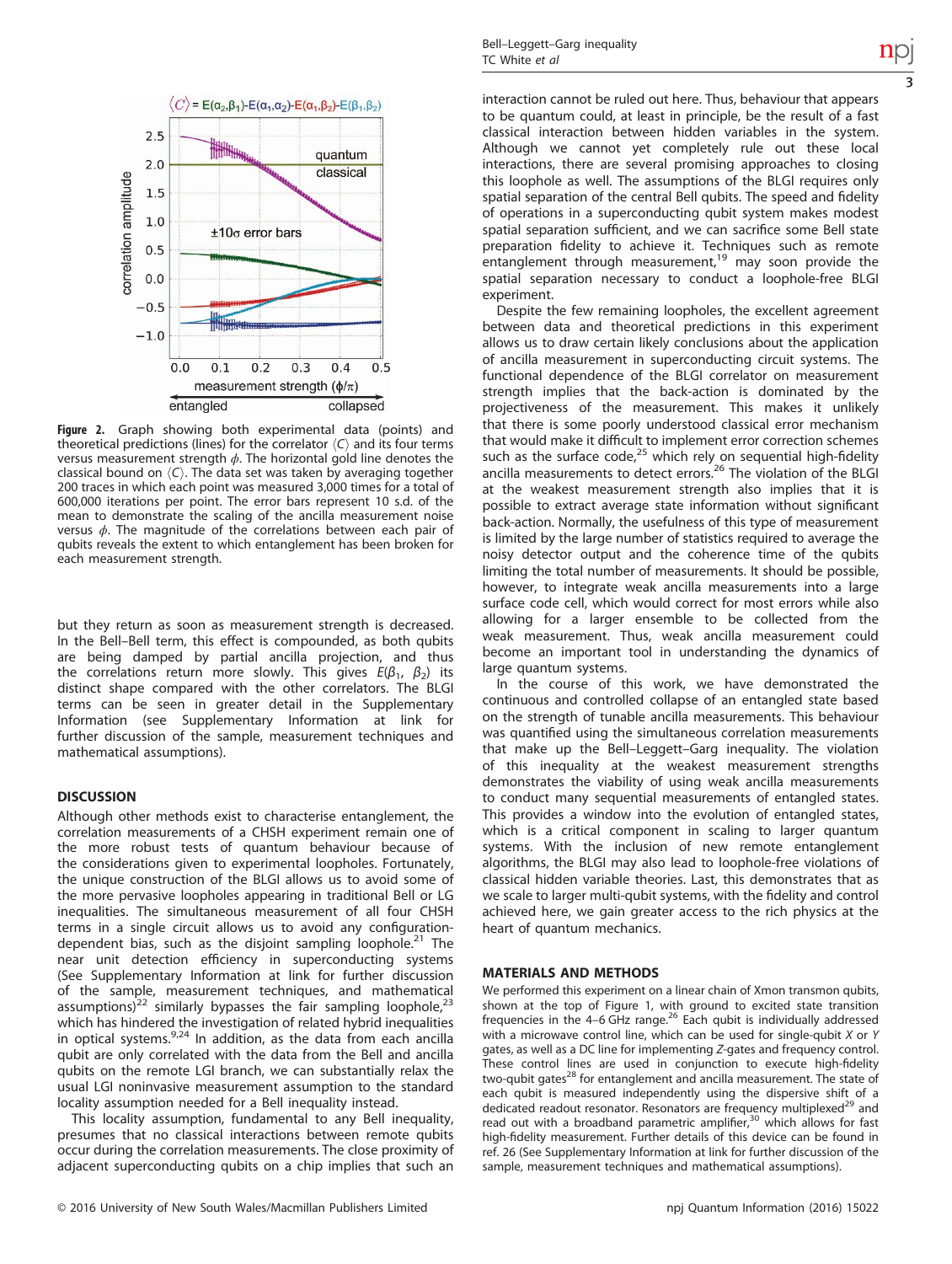<span id="page-4-0"></span>

Figure 3. Weak measurement protocol. (a) Full pulse sequence of the ancilla measurement algorithm used in the BLGI experiment. The measurement consists of a variable-amplitude Y rotation by an angle  $\phi$ , which controls the strength of the measurement. This is followed by a CZ gate that entangles the ancilla qubit with the target qubit. Finally, the ancilla is rotated by an angle  $-\pi/2$ , bringing it into the desired measurement basis. Two cases are compared: that of the target qubit in the ground (blue) or excited (red,  $\pi$  rotation) state. (b) Bloch sphere representation of the ancilla qubit during the weak measurement protocol when the target qubit is in either the ground (blue) or excited (red) state. The Z averages of the ancilla and target qubit are correlated such that  $\langle Z \rangle_{\alpha} = \sin \overline{(\phi)} \langle Z \rangle_{\tau}$ , where a full projective measurement corresponds to  $\bar{\phi} = \pi/2$  and no measurement corresponds to  $\phi = 0$ . (c) Ancilla measurement of prepared target state before and after calibrating for measurement strength. We calibrate both curves by the scaling factor required to normalise the average 0 state curve. This is almost equivalent to dividing by sin  $(\phi)$  but bounds the calibrated mean by  $\pm 1$ . In the calibrated case, the measured mean remains unchanged while the measured variance increases as  $\phi$ decreases. The gold-shaded region denotes angles at which weak measurement data can violate the BLGI while still being reliably calibrated.

The ancilla measurement protocol used in this experiment and shown in Figure 3 is a modified version of the protocol demonstrated in an LGI violation from Groen et al.<sup>10</sup> Initially, an ancilla qubit is Y-rotated by an angle  $0 \le \phi \le \pi/2$  from its ground state to set the measurement strength. A control phase gate is then performed, causing a Z rotation of  $\pi/2$  in the ancilla qubit depending on the target qubit's state. Finally, a − Y rotation of  $\pi/2$  is performed on the ancilla qubit to rotate into the correct measurement basis. The visibility of this measurement is then proportional to the distance of the ancilla state vector from the equator of the Bloch sphere, as shown in Figure 3b. When  $\phi = \pi/2$ , this operation becomes a control-NOT gate and implements a projective measurement. As  $\phi \rightarrow 0$  the ancilla states become degenerate and no information is extracted.

As the final position of the ancilla state is dependent on the measurement strength, the ancilla readout is imperfectly correlated with the target qubit. That is, the visibility of an ancilla  $Z$  average,  $\langle Z \rangle_{\alpha} \simeq \sin (\phi) \langle Z \rangle_{\tau}$ , is compressed from the target Z average by a factor of approximately sin  $(\phi)$ . To reconstruct the target Z average from the ancilla Z average, we should thus rescale the signal by  $1/\sin (\phi)$ . Initially, this was done by a linear fit of the rotation angle  $\phi$  to the qubit drive amplitude. Unfortunately, this linear fit was too rough to properly calibrate the smallest drive amplitudes and led to a systemic offset in the calibration of  $\langle Z \rangle$ . To keep the model as simple as possible, we kept the linear fit but used a data-based rescaling to set the measured ground state  $( \vert 0 \rangle )$ average to 1, which ensures that the calibrated ancilla average is properly bounded by  $\pm$  1, as shown in Figure 3c. Further details of this calibration can be found in the Supplementary Information (See Supplementary Information at link for further discussion of the sample, measurement techniques and mathematical assumptions).

### ACKNOWLEDGEMENTS

This work was supported by the Office of the Director of National Intelligence (ODNI), Intelligence Advanced Research Projects Activity (IARPA), through the Army Research Office grant W911NF-10-1-0334. All statements of fact, opinion or conclusions contained herein are those of the authors and should not be construed as representing the official views or policies of IARPA, the ODNI or the US Government. Devices were made at the UC Santa Barbara Nanofabrication Facility, a part of the NSF-funded National Nanotechnology Infrastructure Network, and at the NanoStructures Cleanroom Facility.

### **CONTRIBUTIONS**

TCW and JYM performed the experiment and analysed the data. JD designed the experiment together with TCW, and JYM, JK, AEM and RB fabricated the sample. TCW, JYM and JMM co-wrote the manuscript. All authors contributed to the fabrication process, experimental setup and manuscript preparation.

### COMPETING INTERESTS

The authors declare no conflict of interest.

### **REFERENCES**

- 1. Kraus, K. States, Effects and Operations (Springer, 1983); URL: [http://cds.cern.ch/](http://cds.cern.ch/record/98619) [record/98619](http://cds.cern.ch/record/98619).
- 2. Aharonov, Y., Albert, D. Z. & Vaidman, L. How the result of a measurement of a component of the spin of a spin-1/2 particle can turn out to be 100. Phys. Rev. Lett. 60, 1351 (1988).
- 3. Hatridge, M. et al. Quantum back-action of an individual variable-strength measurement. Science 339, 178–181 (2013).
- 4. Ruskov, R., Korotkov, A. N. & Mizel, A. Signatures of quantum behavior in single-qubit weak measurements. Phys. Rev. Lett. 96, 200404 (2006).
- 5. Jordan, A. N., Korotkov, A. N. & Büttiker, M. Leggett-Garg inequality with a kicked quantum pump. Phys. Rev. Lett. 97, 026805 (2006).
- 6. Williams, N. S. & Jordan, A. N. Weak values and the Leggett-Garg inequality in solid state qubits. Phys. Rev. Lett. 100, 026804 (2008).
- 7. Palacios-Laloy, A. et al. Experimental violation of a Bell/'s inequality in time with weak measurement. Nat. Phys. 6, 442–447 (2010).
- 8. Goggin, M. E. et al. Violation of the leggett-garg inequality with weak measurements of photons. Proc. Natl Acad. Sci. USA 108, 1256–1261  $(2011)$
- 9. Dressel, J., Broadbent, C., Howell, J. & Jordan, A. Experimental violation of two-party Leggett-Garg inequalities with semiweak measurements. Phys. Rev. Lett. 106, 040402 (2011).
- 10. Groen, J. et al. Partial-measurement backaction and nonclassical weak values in a superconducting circuit. Phys. Rev. Lett. 111, 090506 (2013).
- 11. Emary, C., Lambert, N. & Nori, F. Leggett-garg inequalities. Rep. Prog. Phys. 77, 016001 (2014).
- 12. Murch, K., Weber, S., Macklin, C. & Siddiqi, I. Observing single quantum trajectories of a superconducting quantum bit. Nature 502, 211–214 (2013).
- 13. Weber, S. et al. Mapping the optimal route between two quantum states. Nature 511, 570–573 (2014).
- 14. Bell, J. S. et al. On the einstein-podolsky-rosen paradox. Physics 1, 195–200 (1964).
- 15. Clauser, J. F., Horne, M. A., Shimony, A. & Holt, R. A. Proposed experiment to test local hidden-variable theories. Phys. Rev. Lett. 23, 880 (1969).
- 16. Aspect, A., Grangier, P. & Roger, G. Experimental realization of einsteinpodolsky-rosen-bohm gedankenexperiment: a new violation of Bell's inequalities. Phys. Rev. Lett. 49, 91 (1982).
- 17. Clauser, J. F. & Shimony, A. Bell's theorem. experimental tests and implications. Rep. Prog. Phys. 41, 1881 (1978).